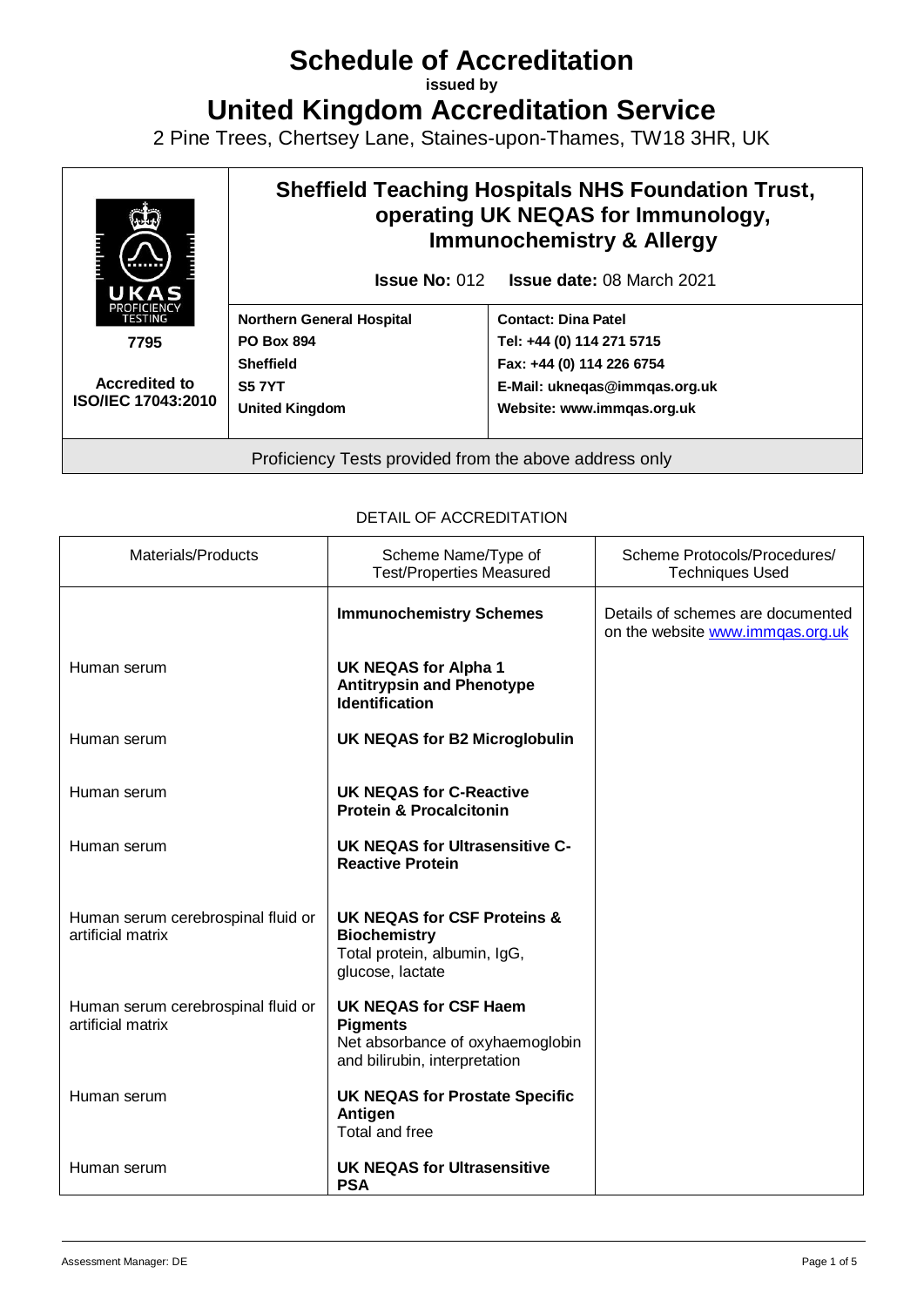

**7795**

**Accredited to ISO/IEC 17043:2010**

# **Schedule of Accreditation issued by**

**United Kingdom Accreditation Service** 2 Pine Trees, Chertsey Lane, Staines-upon-Thames, TW18 3HR, UK

## **Sheffield Teaching Hospitals NHS Foundation Trust, operating UK NEQAS for Immunology, Immunochemistry & Allergy**

**Issue No:** 012 **Issue date:** 08 March 2021

|                                                         | <b>Immunochemistry Schemes</b><br>(cont'd)                                                                                                                                                                                                                                                                                             | Details of schemes are documented<br>on the website www.immgas.org.uk |
|---------------------------------------------------------|----------------------------------------------------------------------------------------------------------------------------------------------------------------------------------------------------------------------------------------------------------------------------------------------------------------------------------------|-----------------------------------------------------------------------|
| Human serum                                             | <b>UK NEQAS for Tumour Markers</b><br>(CA series)<br>CA 125, CA 15-3, CA 19-9 and their<br>notional equivalents, NSE and<br>Chromogranin A (CgA)                                                                                                                                                                                       |                                                                       |
| Human serum                                             | <b>UK NEQAS for Tryptase</b><br>Tryptase                                                                                                                                                                                                                                                                                               |                                                                       |
| Human serum cerebrospinal fluid or<br>artificial matrix | <b>UK NEQAS for CSF Beta 2</b><br><b>Transferrin / Beta Trace Protein</b><br>CSF $\beta$ 2 transferrin, $\beta$ Trace Protein                                                                                                                                                                                                          |                                                                       |
| Human serum                                             | <b>UK NEQAS for Alkaline</b><br><b>Phosphatase Isoenzymes</b>                                                                                                                                                                                                                                                                          |                                                                       |
| Human serum                                             | <b>Immunology schemes</b><br><b>UK NEQAS for General</b><br><b>Autoimmune Serology</b><br>Antibodies to:<br><b>Citrullinated proteins</b><br>Rheumatoid factor<br>Thyroid microsome antibody/TPO<br>Mitochondrial antibody<br>LKM-1 antibody<br>Smooth muscle antibody<br>Gastric parietal cell antibody<br>TSH Receptor Antibody/TRAb | Details of schemes are documented<br>on the website www.immqas.org.uk |
| Human serum                                             | UK NEQAS for Antibodies to<br><b>Nuclear and Related Antigens</b><br><b>ANA</b><br>dsDNA<br>centromere (EIA)<br><b>ENA</b><br>ANA staining                                                                                                                                                                                             |                                                                       |
| Human serum                                             | <b>UK NEQAS for Neutrophil</b><br><b>Cytoplasmic and Glomerular</b><br><b>Basement Membrane Antibodies</b><br>ANCA (C- and P-ANCA and<br>MPO/PR3)<br><b>GBM</b>                                                                                                                                                                        |                                                                       |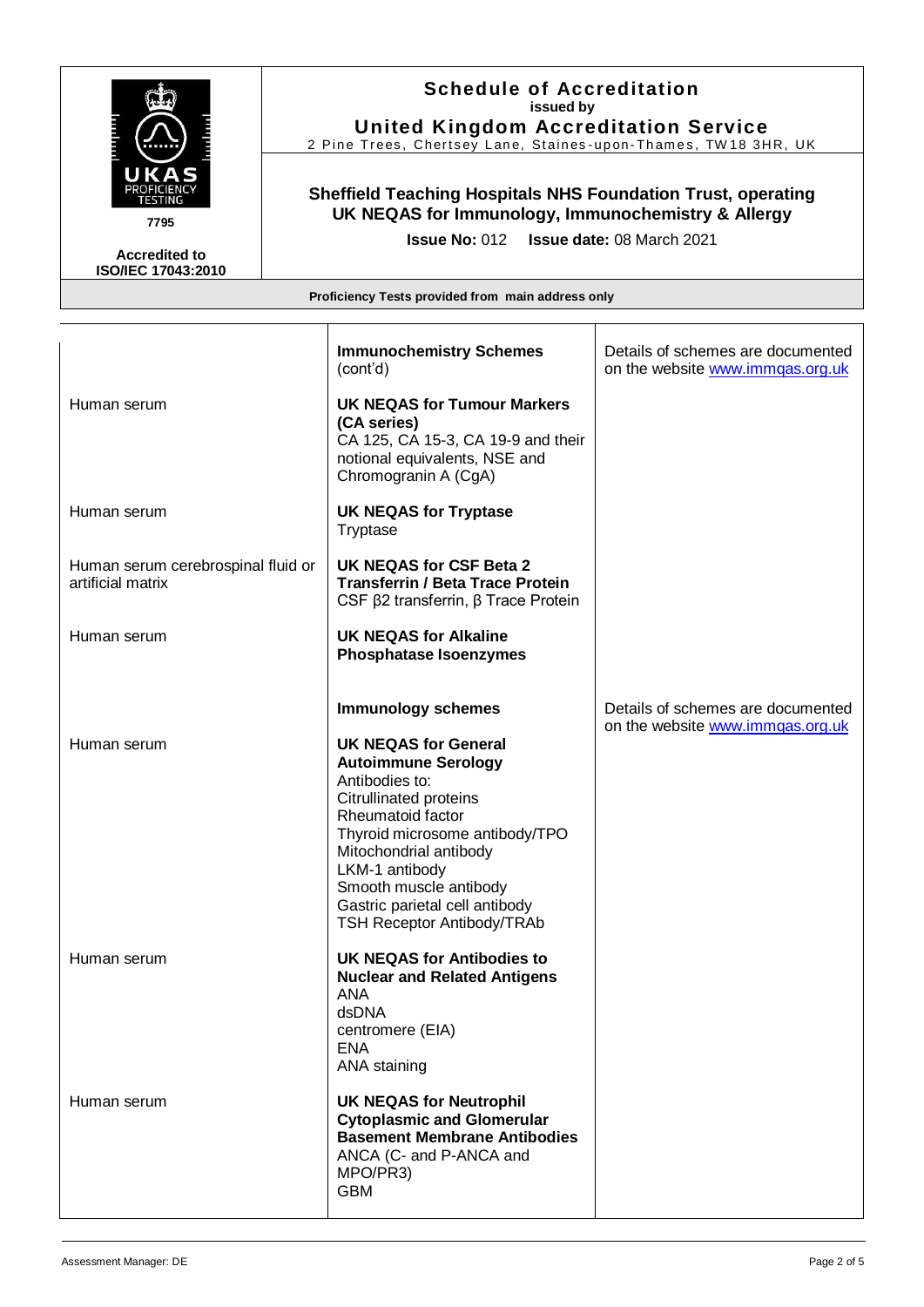

**Accredited to ISO/IEC 17043:2010** **Schedule of Accreditation issued by**

**United Kingdom Accreditation Service** 2 Pine Trees, Chertsey Lane, Staines-upon-Thames, TW18 3HR, UK

#### **Sheffield Teaching Hospitals NHS Foundation Trust, operating UK NEQAS for Immunology, Immunochemistry & Allergy**

**Issue No:** 012 **Issue date:** 08 March 2021

| Human serum                                             | Immunology schemes (cont'd)<br><b>UK NEQAS for Acetylcholine</b>                                                                                                                  | Details of schemes are documented<br>on the website www.immgas.org.uk |
|---------------------------------------------------------|-----------------------------------------------------------------------------------------------------------------------------------------------------------------------------------|-----------------------------------------------------------------------|
|                                                         | <b>Receptor Antibodies</b>                                                                                                                                                        |                                                                       |
| Human serum                                             | <b>UK NEQAS for Bullous</b><br><b>Dermatosis</b><br>Bullous: antibodies to desmosome<br>and basement membrane                                                                     |                                                                       |
| Human serum                                             | <b>UK NEQAS for Coeliac Disease</b><br><b>Antibodies</b><br>Coeliac: antibodies to gliadin (IgA<br>and IgG), endomysium (IgA and<br>IgG), DGP (IgG and IgA), tTG (IgA<br>and IgG) |                                                                       |
| Human cerebrospinal fluid, with<br>paired serum samples | UK NEQAS for CSF IgG<br>oligoclonal bands                                                                                                                                         |                                                                       |
| Human serum                                             | <b>UK NEQAS for IgG Subclasses</b><br>IgG1 - IgG4 and total IgG levels                                                                                                            |                                                                       |
| Human serum                                             | UK NEQAS for IgE<br><b>Total IgE level</b>                                                                                                                                        |                                                                       |
| Human serum                                             | <b>UK NEQAS for Allergen Specific</b><br><b>IgE</b>                                                                                                                               |                                                                       |
|                                                         |                                                                                                                                                                                   |                                                                       |
|                                                         |                                                                                                                                                                                   |                                                                       |
|                                                         |                                                                                                                                                                                   |                                                                       |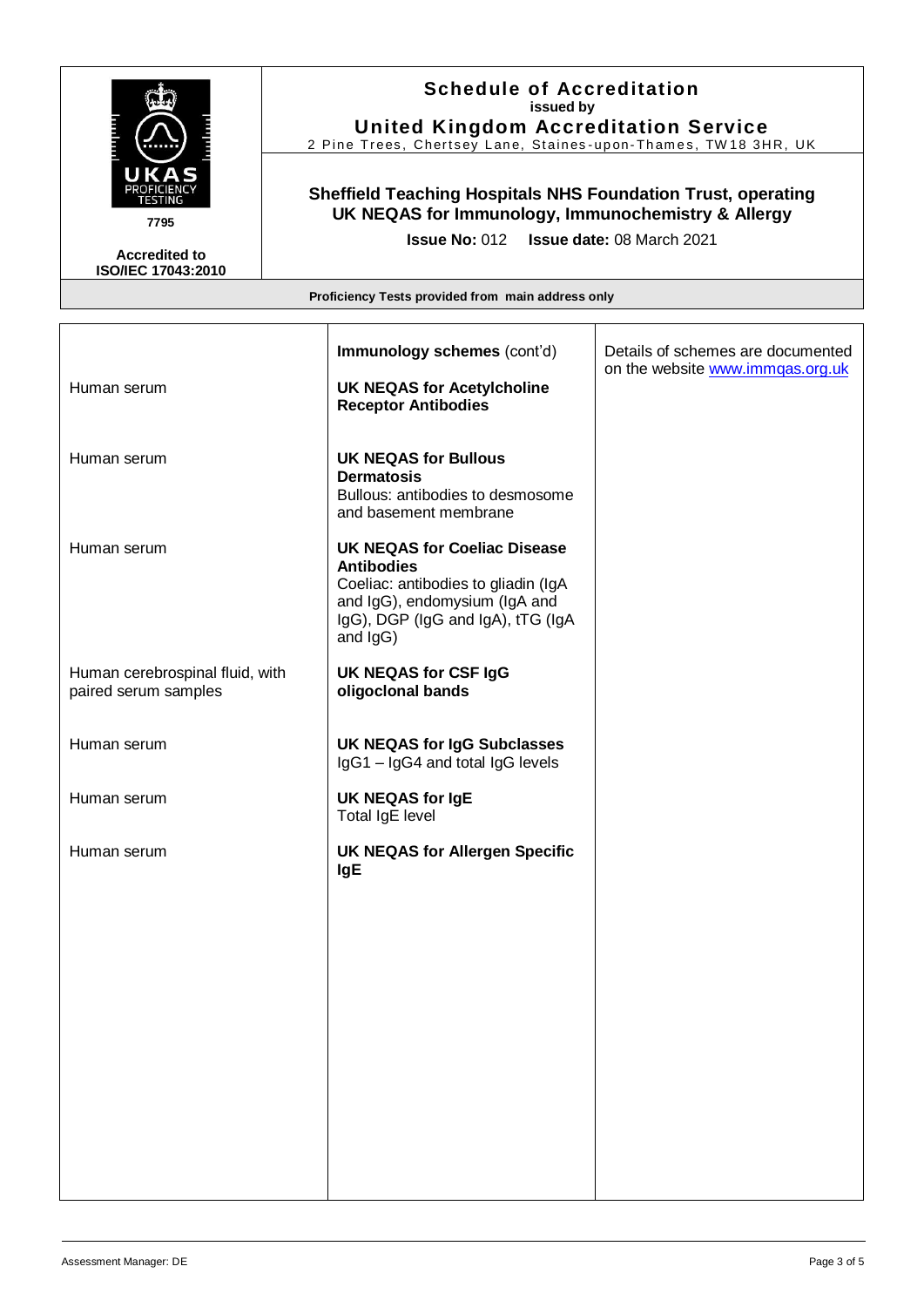

**Accredited to ISO/IEC 17043:2010** **Schedule of Accreditation issued by**

**United Kingdom Accreditation Service** 2 Pine Trees, Chertsey Lane, Staines-upon-Thames, TW18 3HR, UK

#### **Sheffield Teaching Hospitals NHS Foundation Trust, operating UK NEQAS for Immunology, Immunochemistry & Allergy**

**Issue No:** 012 **Issue date:** 08 March 2021

|                       | Immunology schemes (cont'd)                                                                                                                                                                                | Details of schemes are documented<br>on the website www.immgas.org.uk |
|-----------------------|------------------------------------------------------------------------------------------------------------------------------------------------------------------------------------------------------------|-----------------------------------------------------------------------|
| Human Serum           | <b>UK NEQAS for Allergen</b><br><b>Component testing</b>                                                                                                                                                   |                                                                       |
|                       | <b>UK NEQAS for Myositis</b><br><b>Antibodies</b>                                                                                                                                                          |                                                                       |
|                       | <b>UK NEQAS for PLA2R Antibodies</b>                                                                                                                                                                       |                                                                       |
| Human serum           | <b>UK NEQAS for C1 Esterase</b><br><b>Inhibitor and Functional</b><br><b>Complement Assays</b><br>Antigenic and functional assays for<br>C1 esterase inhibitor. Complement<br>C3 and C4 levels             |                                                                       |
| Human Serum           | <b>UK NEQAS for Diabetic Markers</b><br>Islet cell, GAD, IA2 Insulin and ZnT8<br>antibodies                                                                                                                |                                                                       |
| Human serum           | <b>UK NEQAS for Ganglioside</b><br>antibodies<br>IgG, IgM and IgG/IgM screen for<br>GM1, GM2, GD1a, GD1b, GQ1b<br>antibodies                                                                               |                                                                       |
| Human Serum and Urine | <b>UK NEQAS for Monoclonal</b><br><b>Protein Identification</b><br>Isotype of heavy and light chain<br>together with the concentration of<br>monoclonal protein in g/L. Serum<br>free light chains in mg/L |                                                                       |
| Human Serum           | <b>UK NEQAS for Paraneoplastic</b><br><b>Antibodies</b><br>Antibodies to ANNA1 (Hu), ANNA2<br>(Ri), PCA-1 (Yo), CRMP5 (CV2),<br>Amphiphysin, Ma-2 (Ta) and<br>neurological GAD                             |                                                                       |
| Human serum           | <b>UK NEQAS for Phospholipid</b><br><b>Antibodies</b><br>ACA IgG<br>ACA IgM<br>Anti-beta-2-glycoprotein IgG and<br>IgM<br>Anti-phosphatidyl serine IgG<br>ACA (screen only)                                |                                                                       |